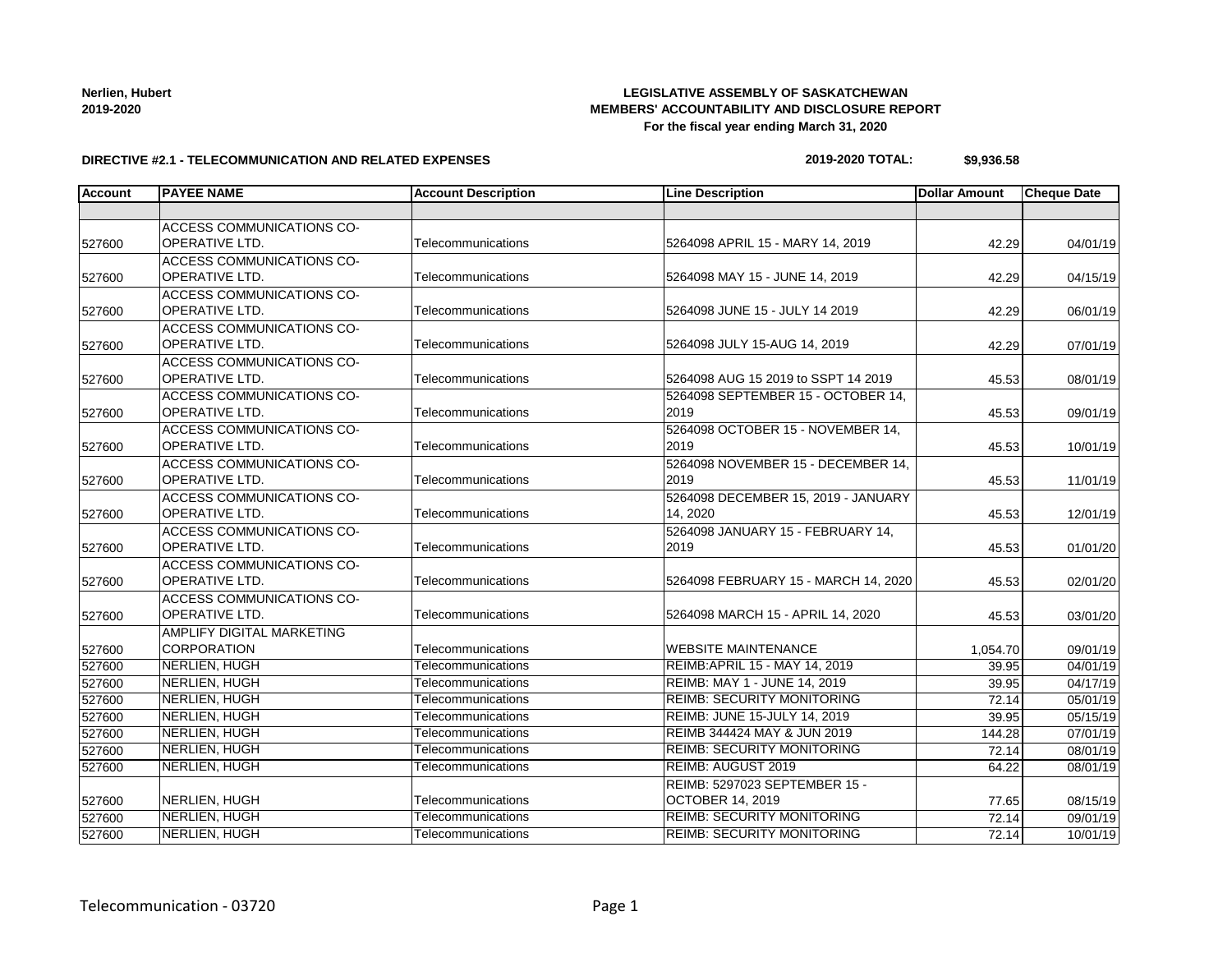| <b>Account</b> | <b>PAYEE NAME</b>    | <b>Account Description</b>    | <b>Line Description</b>            | <b>Dollar Amount</b> | <b>Cheque Date</b>    |
|----------------|----------------------|-------------------------------|------------------------------------|----------------------|-----------------------|
|                |                      |                               | REIMB:5297023 OCTOBER 15 -         |                      |                       |
| 527600         | NERLIEN, HUGH        | Telecommunications            | <b>NOVEMBER 14, 2019</b>           | 77.65                | 10/01/19              |
|                |                      |                               | REIMB: 5297023 NOVEMBER 15 -       |                      |                       |
| 527600         | NERLIEN, HUGH        | Telecommunications            | <b>DECEMBER 14, 2019</b>           | 77.65                | 11/01/19              |
| 527600         | <b>NERLIEN, HUGH</b> | Telecommunications            | <b>REIMB: SECURITY MONITORING</b>  | 72.14                | 11/08/19              |
| 527600         | <b>NERLIEN, HUGH</b> | Telecommunications            | <b>REIMB: SECURITY MONITORING</b>  | 72.14                | 12/01/19              |
|                |                      |                               | REIMB: 5297023 DECEMBER 15, 2019 - |                      |                       |
| 527600         | NERLIEN, HUGH        | Telecommunications            | JANUARY 14, 2020                   | 77.65                | 12/01/19              |
|                |                      |                               | REIMB: 5297023 JANUARY 15 -        |                      |                       |
| 527600         | NERLIEN, HUGH        | Telecommunications            | FEBRUARY 14, 2020                  | 77.65                | 12/15/19              |
| 527600         | NERLIEN, HUGH        | Telecommunications            | <b>REIMB: SECURITY MONITORING</b>  | 72.14                | 12/16/19              |
| 527600         | NERLIEN, HUGH        | Telecommunications            | <b>REIMB: SECURITY MONITORING</b>  | 72.14                | 02/01/20              |
|                |                      |                               | REIMB: 5297023 FEBRUARY 15 - MARCH |                      |                       |
| 527600         | NERLIEN, HUGH        | Telecommunications            | 14.2020                            | 77.65                | 02/07/20              |
| 527600         | NERLIEN, HUGH        | Telecommunications            | <b>REIMB: SECURITY MONITORING</b>  | 72.14                | $\overline{03}/01/20$ |
| 527600         | <b>NERLIEN, HUGH</b> | Telecommunications            | REIMB: 5297023 MAR 15-APR 14, 2020 | 77.65                | 03/10/20              |
| 527600         | NERLIEN, HUGH        | Telecommunications            | <b>REIMB: SECURITY MONITORING</b>  | 72.14                | 03/16/20              |
| 527600         | <b>SASKTEL</b>       | Telecommunications            | 934790199009 APR 22, 2019          | 269.93               | 05/01/19              |
| 527600         | <b>SASKTEL</b>       | Telecommunications            | 328458788005 APR 23, 2019          | 48.91                | 05/01/19              |
| 527600         | <b>SASKTEL</b>       | Telecommunications            | 328458788005 MAY 23 2019           | 48.91                | 06/01/19              |
| 527600         | <b>SASKTEL</b>       | Telecommunications            | 934790199009 MAY 22 2019           | 276.55               | 06/01/19              |
| 527600         | <b>SASKTEL</b>       | Telecommunications            | 934790199009 JUNE 22, 2019         | 312.32               | 07/01/19              |
| 527600         | <b>SASKTEL</b>       | Telecommunications            | 328458788005 JUNE 23, 2019         | 57.69                | 07/01/19              |
| 527600         | <b>SASKTEL</b>       | Telecommunications            | 328458788005 JULY 23, 2019         | 91.31                | 08/01/19              |
| 527600         | <b>SASKTEL</b>       | Telecommunications            | 934790199009 JUL/19                | 291.69               | 08/02/19              |
| 527600         | <b>SASKTEL</b>       | Telecommunications            | 934790199009 AUGUST 22, 2019       | 295.39               | 09/01/19              |
| 527600         | <b>SASKTEL</b>       | Telecommunications            | 328458788005 AUGUST 23, 2019       | 49.12                | 09/01/19              |
| 527600         | <b>SASKTEL</b>       | Telecommunications            | 934790199009 SEPTEMBER 22, 2019    | 292.22               | 10/01/19              |
| 527600         | <b>SASKTEL</b>       | Telecommunications            | 328458788005 SEPTEMBER 23, 2019    | 51.65                | 10/01/19              |
| 527600         | <b>SASKTEL</b>       | Telecommunications            | 934790199009 OCTOBER 22, 2019      | 310.47               | 11/01/19              |
| 527600         | <b>SASKTEL</b>       | Telecommunications            | 328458788005 OCTOBER 23, 2019      | 48.91                | 11/01/19              |
| 527600         | <b>SASKTEL</b>       | Telecommunications            | 328458788005 NOVEMBER 23, 2019     | 48.91                | 12/01/19              |
| 527600         | <b>SASKTEL</b>       | Telecommunications            | 934790199009 NOVEMBER 22, 2019     | 292.63               | 12/01/19              |
| 527600         | <b>SASKTEL</b>       | Telecommunications            | 328458788005 DECEMBER 23, 2019     | 48.91                | 01/01/20              |
| 527600         | <b>SASKTEL</b>       | Telecommunications            | 934790199009 DECEMBER 22, 2019     | 322.71               | 01/01/20              |
| 527600         | <b>SASKTEL</b>       | Telecommunications            | 934790199009 JANUARY 22,2020       | 313.33               | 02/01/20              |
| 527600         | <b>SASKTEL</b>       | Telecommunications            | 328458788005 JANUARY 23, 2020      | 48.91                | 02/01/20              |
| 527600         | <b>SASKTEL</b>       | Telecommunications            | 328458788005 FEB 23, 2020          | 48.91                | 03/01/20              |
| 527600         | <b>SASKTEL</b>       | Telecommunications            | 934790199009 FEB 22, 2020          | 318.97               | 03/01/20              |
| 527600         | <b>SASKTEL</b>       | Telecommunications            | RTV-HUGH NERLIEN-PERSONAL CELL     | $-50.00$             | 03/10/20              |
| 527600         | <b>SASKTEL</b>       | Telecommunications            | 934790199009 MARCH 22, 2020        | 318.22               | 03/22/20              |
| 527600         | <b>SASKTEL</b>       | Telecommunications            | 328458788005 MARCH 23, 2020        | 48.91                | 03/23/20              |
| 530600         | <b>SASKTEL</b>       | Placement - Tender Ads        | 934790199009 APR 22, 2019          | 210.35               | 05/01/19              |
| 530600         | <b>SASKTEL</b>       | Placement -Tender Ads         | 934790199009 MAY 22 2019           | 210.35               | 06/01/19              |
| 530600         | <b>SASKTEL</b>       | <b>Placement - Tender Ads</b> | 934790199009 JUNE 22, 2019         | 210.35               | 07/01/19              |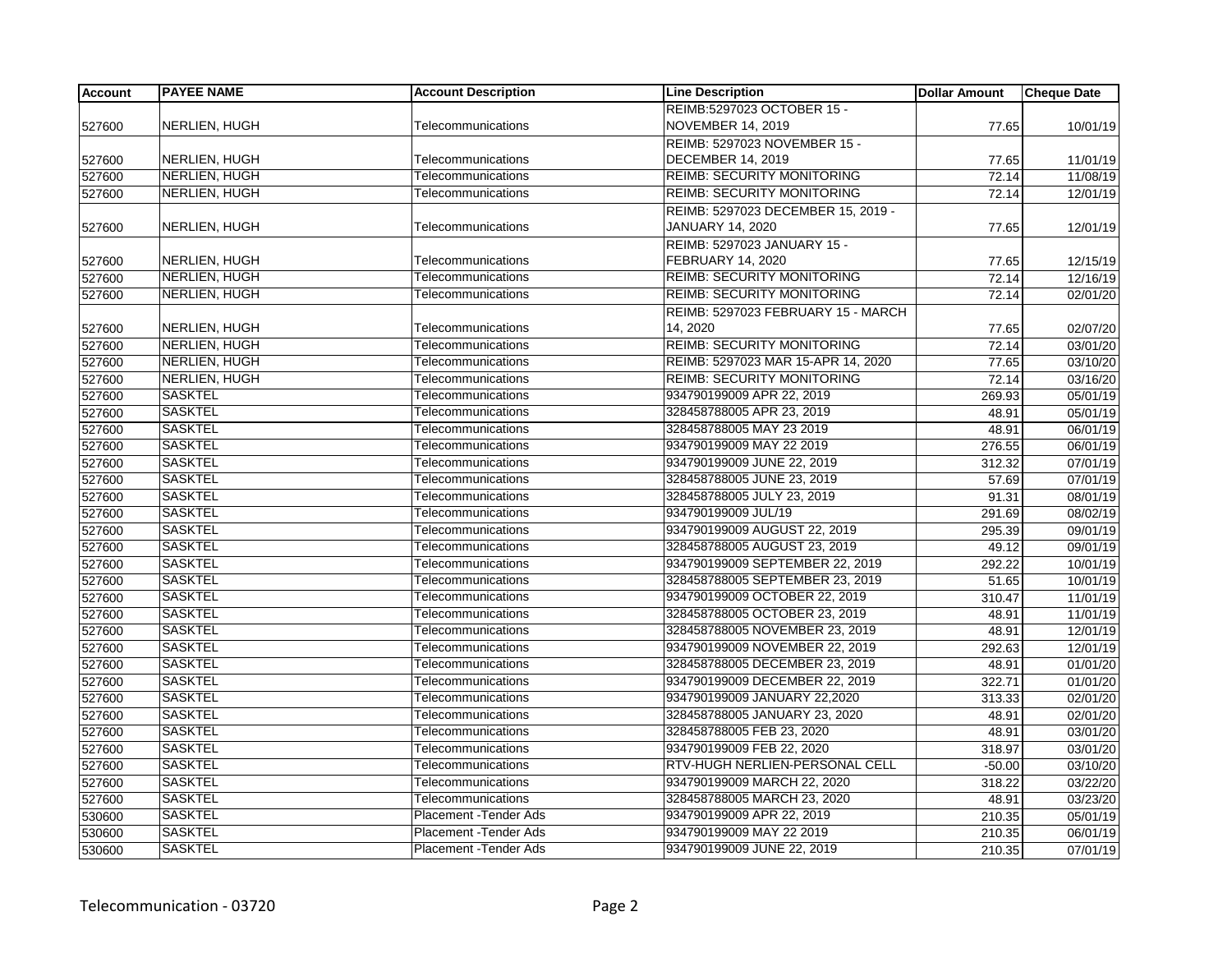| <b>Account</b> | <b>IPAYEE NAME</b> | Account Description    | Line Description                | Dollar Amount | <b>Cheque Date</b> |
|----------------|--------------------|------------------------|---------------------------------|---------------|--------------------|
| 530600         | <b>SASKTEL</b>     | Placement - Tender Ads | 934790199009 JUL/19             | 210.35        | 08/02/19           |
| 530600         | <b>ISASKTEL</b>    | Placement - Tender Ads | 934790199009 AUGUST 22, 2019    | 210.35        | 09/01/19           |
| 530600         | <b>SASKTEL</b>     | Placement - Tender Ads | 934790199009 SEPTEMBER 22, 2019 | 210.35        | 10/01/19           |
| 530600         | <b>SASKTEL</b>     | Placement - Tender Ads | 934790199009 OCTOBER 22, 2019   | 210.35        | 11/01/19           |
| 530600         | <b>ISASKTEL</b>    | Placement - Tender Ads | 934790199009 NOVEMBER 22, 2019  | 213.35        | 12/01/19           |
| 530600         | <b>ISASKTEL</b>    | Placement - Tender Ads | 934790199009 DECEMBER 22, 2019  | 213.35        | 01/01/20           |
| 530600         | <b>SASKTEL</b>     | Placement - Tender Ads | 934790199009 JANUARY 22,2020    | 213.35        | 02/01/20           |
| 530600         | <b>SASKTEL</b>     | Placement - Tender Ads | 934790199009 FEB 22, 2020       | 213.35        | 03/01/20           |
| 530600         | <b>SASKTEL</b>     | Placement - Tender Ads | 934790199009 MARCH 22, 2020     | 223.85        | 03/22/20           |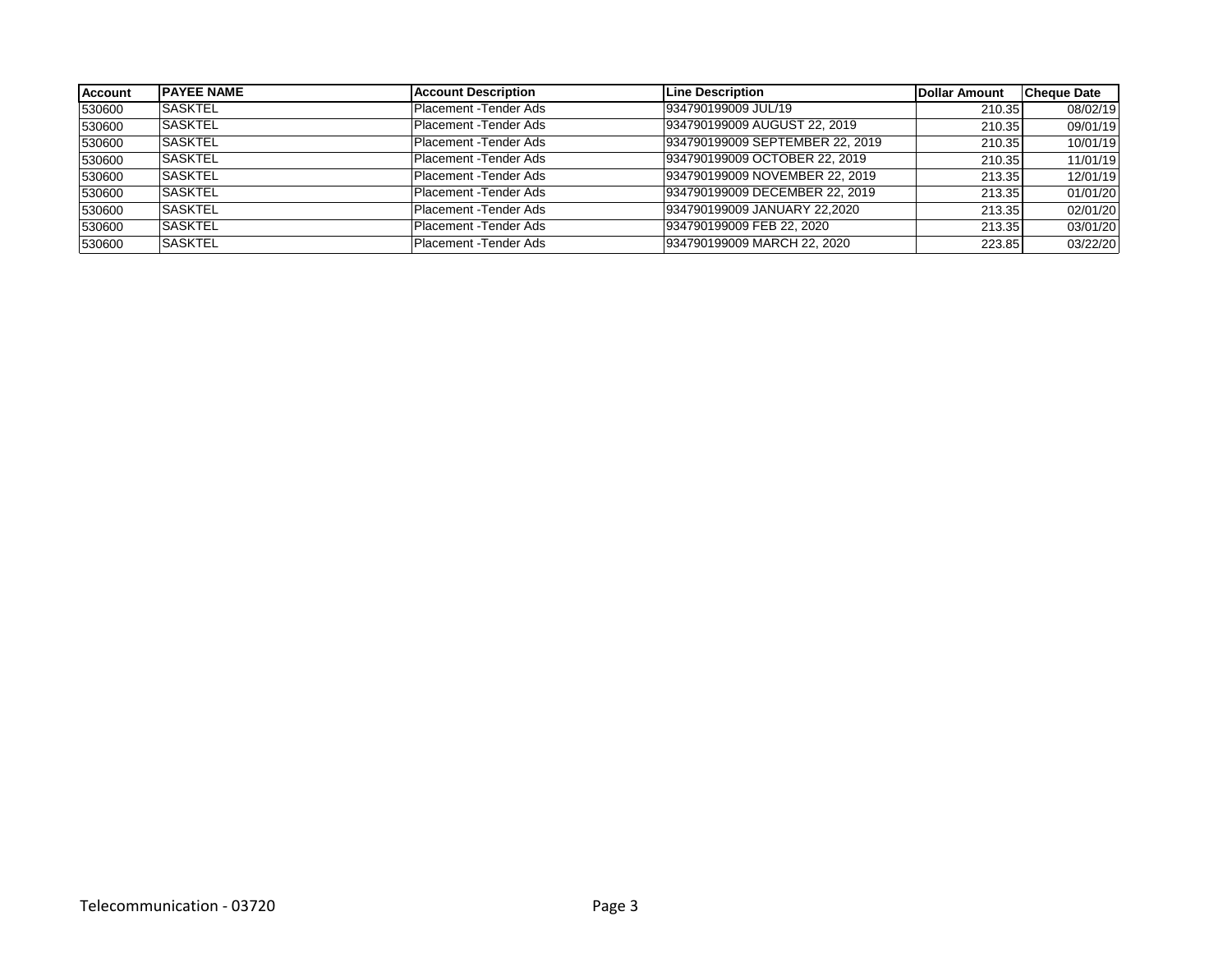**Nerlien, Hubert 2019-2020**

## **LEGISLATIVE ASSEMBLY OF SASKATCHEWAN MEMBERS' ACCOUNTABILITY AND DISCLOSURE REPORT For the fiscal year ending March 31, 2020**

#### **DIRECTIVE #3.1 - MLA TRAVEL AND LIVING EXPENSES**

#### **2019-2020 TOTAL: \$37,826.12**

| <b>Account</b> | <b>PAYEE NAME</b> | <b>Account Description</b>  | <b>Line Description</b>              | <b>Dollar Amount</b> | <b>Cheque Date</b>    |
|----------------|-------------------|-----------------------------|--------------------------------------|----------------------|-----------------------|
|                |                   |                             |                                      |                      |                       |
| 541900         | NERLIEN, HUGH     | <b>Elected Rep - Travel</b> | MLA TRAVEL APRIL 1 - 11, 2019        | 1,636.04             | 04/15/19              |
| 541900         | NERLIEN, HUGH     | <b>Elected Rep - Travel</b> | MLA TRAVEL APRIL 14 - 25, 2019       | 997.77               | 04/29/19              |
|                |                   |                             | APRIL 2019 MLA REGINA                |                      |                       |
| 541900         | NERLIEN, HUGH     | <b>Elected Rep - Travel</b> | <b>ACCOMMODATIONS</b>                | 43.19                | 04/29/19              |
| 541900         | NERLIEN, HUGH     | <b>Elected Rep - Travel</b> | MLA TRAVEL APR 28 - MAY 4, 2019      | 863.96               | 05/04/19              |
| 541900         | NERLIEN, HUGH     | <b>Elected Rep - Travel</b> | mla travel may 5 - 11, 2019          | 713.78               | 05/13/19              |
| 541900         | NERLIEN, HUGH     | <b>Elected Rep - Travel</b> | MLA TRAVEL MAY 12-24, 2019           | 924.27               | 05/24/19              |
|                |                   |                             | MAY 2019 MLA REGINA                  |                      |                       |
| 541900         | NERLIEN, HUGH     | Elected Rep - Travel        | <b>ACCOMMODATIONS</b>                | 54.80                | 05/24/19              |
| 541900         | NERLIEN, HUGH     | <b>Elected Rep - Travel</b> | MLA TAVEL May 28 - June 5 2019       | 284.29               | 06/07/19              |
| 541900         | NERLIEN, HUGH     | Elected Rep - Travel        | MLA TRAVEL JUNE 6 - 14, 2019         | 1,228.16             | 06/21/19              |
| 541900         | NERLIEN, HUGH     | <b>Elected Rep - Travel</b> | MLA TRAVEL JUN 18-29 2019            | 699.11               | 07/01/19              |
|                |                   |                             | JUNE 2019 MLA REGINA                 |                      |                       |
| 541900         | NERLIEN, HUGH     | Elected Rep - Travel        | <b>ACCOMMODATION</b>                 | 53.96                | 07/01/19              |
| 541900         | NERLIEN, HUGH     | <b>Elected Rep - Travel</b> | MLA TRAVEL JUNE 24 - JULY 6, 2019    | 400.47               | $\overline{07/08/19}$ |
| 541900         | NERLIEN, HUGH     | <b>Elected Rep - Travel</b> | MLA TRAVEL JULY 18-19 2019           | 738.05               | 08/01/19              |
|                |                   |                             | JULY 2019 MLA REGINA                 |                      |                       |
| 541900         | NERLIEN, HUGH     | <b>Elected Rep - Travel</b> | <b>ACCOMODATIONS</b>                 | 16.36                | 08/01/19              |
|                |                   |                             | AUGUST 2019 MLA REGINA               |                      |                       |
| 541900         | NERLIEN, HUGH     | Elected Rep - Travel        | <b>ACCOMMODATIONS</b>                | 43.76                | 08/22/19              |
| 541900         | NERLIEN, HUGH     | Elected Rep - Travel        | MLA TRAVEL JULY 18 - AUGUST 15, 2019 | 1,317.23             | 08/22/19              |
|                |                   |                             | AUGUST 2019 MLA REGINA               |                      |                       |
| 541900         | NERLIEN, HUGH     | <b>Elected Rep - Travel</b> | <b>ACCOMMODATION</b>                 | 227.90               | 08/28/19              |
|                |                   |                             | MLA TRAVEL AUGUST 21 - SEPTEMBER     |                      |                       |
| 541900         | NERLIEN, HUGH     | Elected Rep - Travel        | 6,2019                               |                      |                       |
|                |                   |                             | SEPTEMBER 2019 MLA REGINA            | 1,111.98             | 09/13/19              |
| 541900         | NERLIEN, HUGH     | <b>Elected Rep - Travel</b> | <b>ACCOMMODATIONS</b>                | 42.27                | 10/02/19              |
|                |                   |                             |                                      |                      |                       |
| 541900         | NERLIEN, HUGH     | <b>Elected Rep - Travel</b> | MLA TRAVEL SEPTEMBER 16 - 25, 2019   | 1,014.17             | 10/02/19              |
| 541900         | NERLIEN, HUGH     | <b>Elected Rep - Travel</b> | MLA TRAVEL OCTOBER 1 - 8, 2019       | 868.94               | 10/17/19              |
| 541900         | NERLIEN, HUGH     | <b>Elected Rep - Travel</b> | MLA TRAVEL OCT 17-25 2019            | 1,351.95             | 10/25/19              |
| 541900         | NERLIEN, HUGH     | <b>Elected Rep - Travel</b> | MLA TRAVEL OCT 27-NOV 8, 2019        | 1,119.30             | 11/08/19              |
|                |                   |                             | DEC 2019 MLA REGINA                  |                      |                       |
| 541900         | NERLIEN, HUGH     | Elected Rep - Travel        | <b>ACCOMMODATIONS</b>                | 34.91                | 11/13/19              |
|                |                   |                             |                                      |                      |                       |
| 541900         | NERLIEN, HUGH     | <b>Elected Rep - Travel</b> | MLA TRAVEL NOVEMBER 11 - 28, 2019    | 1,857.47             | 12/06/19              |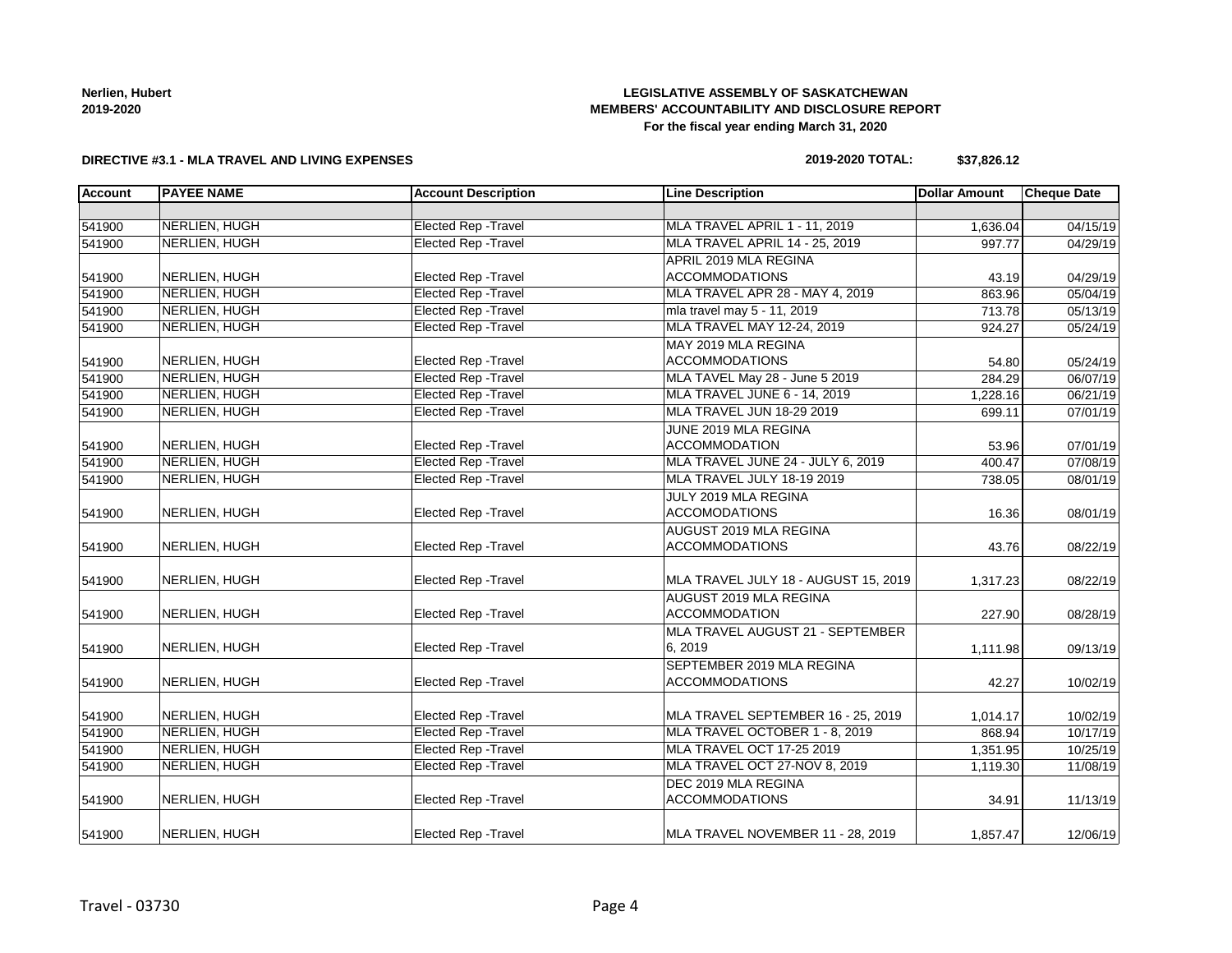| <b>Account</b> | <b>PAYEE NAME</b>     | <b>Account Description</b>  | <b>Line Description</b>           | <b>Dollar Amount</b> | <b>Cheque Date</b> |
|----------------|-----------------------|-----------------------------|-----------------------------------|----------------------|--------------------|
|                |                       |                             | JANUARY 2020 MLA REGINA           |                      |                    |
| 541900         | NERLIEN, HUGH         | <b>Elected Rep - Travel</b> | <b>ACCOMMODATIONS</b>             | 45.27                | 12/12/19           |
| 541900         | NERLIEN, HUGH         | <b>Elected Rep - Travel</b> | MLA TRAVEL DECEMBER 1 - 12, 2019  | 919.24               | 12/20/19           |
| 541900         | <b>NERLIEN, HUGH</b>  | <b>Elected Rep - Travel</b> | MLA TRAVEL DEC 15-17, 2019        | 496.44               | 12/30/19           |
|                |                       |                             | FEBRUARY 2020 MLA REGINA          |                      |                    |
| 541900         | NERLIEN, HUGH         | Elected Rep - Travel        | <b>ACCOMMODATIONS</b>             | 41.42                | 01/09/20           |
|                |                       |                             | JAN 2020 MLA REGINA               |                      |                    |
| 541900         | NERLIEN, HUGH         | Elected Rep - Travel        | <b>ACCOMMODATION</b>              | 57.38                | 02/04/20           |
| 541900         | NERLIEN, HUGH         | <b>Elected Rep - Travel</b> | MLA TRAVEL FEBRUARY 2 - 5, 2020   | 444.10               | 02/13/20           |
| 541900         | NERLIEN, HUGH         | <b>Elected Rep - Travel</b> | <b>MLA TRAVEL FEB 14-21, 2020</b> | 96.00                | 03/03/20           |
|                |                       |                             | FEB 2020 MLA REGINA               |                      |                    |
| 541900         | NERLIEN, HUGH         | Elected Rep - Travel        | <b>ACCOMMODATION</b>              | 42.89                | 03/03/20           |
| 541900         | NERLIEN, HUGH         | <b>Elected Rep - Travel</b> | MLA TRAVEL FEB 26-MARCH 5,2020    | 731.90               | 03/09/20           |
| 541900         | <b>NERLIEN, HUGH</b>  | <b>Elected Rep - Travel</b> | MLA TRAVEL MAR 6-12, 2020         | 718.60               | 03/16/20           |
|                |                       |                             | MARCH 2020 MLA REGINA             |                      |                    |
| 541900         | NERLIEN, HUGH         | Elected Rep - Travel        | <b>ACCOMMODATION</b>              | 42.89                | 03/16/20           |
| 541900         | <b>NERLIEN, HUGH</b>  | <b>Elected Rep - Travel</b> | MLA TRAVEL MARCH 15-18, 2020      | 585.90               | 03/31/20           |
|                |                       |                             | APRIL 2019 MLA REGINA             |                      |                    |
| 541900         | <b>WAVERLEY MANOR</b> | Elected Rep - Travel        | <b>ACCOMMODATION</b>              | 1,330.00             | 04/01/19           |
|                |                       |                             | MAY 2019 MLA REGINA               |                      |                    |
| 541900         | <b>WAVERLEY MANOR</b> | Elected Rep - Travel        | <b>ACCOMMODATIONS</b>             | 1,330.00             | 04/16/19           |
|                |                       |                             | JUNE 2019 MLA REGINA              |                      |                    |
| 541900         | <b>WAVERLEY MANOR</b> | Elected Rep - Travel        | <b>ACCOMMODATION</b>              | 1,330.00             | 05/24/19           |
|                |                       |                             | JULY 2019 MLA REGINA              |                      |                    |
| 541900         | WAVERLEY MANOR        | <b>Elected Rep - Travel</b> | <b>ACCOMMODATIONS</b>             | 1,330.00             | 06/21/19           |
|                |                       |                             | AUGUST 2019 MLA REGINA            |                      |                    |
| 541900         | <b>WAVERLEY MANOR</b> | <b>Elected Rep - Travel</b> | <b>ACCOMMODATIONS</b>             | 1,330.00             | 07/24/19           |
|                |                       |                             | SEPTEMBER 2019 MLA REGINA         |                      |                    |
| 541900         | WAVERLEY MANOR        | Elected Rep - Travel        | ACCOMMODATIONS                    | 1,330.00             | 08/22/19           |
|                |                       |                             | OCTOBER 2019 MLA REGINA           |                      |                    |
| 541900         | WAVERLEY MANOR        | Elected Rep - Travel        | <b>ACCOMMODATIONS</b>             | 1,330.00             | 09/16/19           |
|                |                       |                             | NOVEMBER 2019 MLA REGINA          |                      |                    |
| 541900         | <b>WAVERLEY MANOR</b> | Elected Rep - Travel        | <b>ACCOMMODATIONS</b>             | 1,330.00             | 10/17/19           |
|                |                       |                             | DEC 2019 MLA REGINA               |                      |                    |
| 541900         | <b>WAVERLEY MANOR</b> | Elected Rep - Travel        | <b>ACCOMMODATIONS</b>             | 1,330.00             | 11/12/19           |
|                |                       |                             | JANUARY 2020 MLA REGINA           |                      |                    |
| 541900         | <b>WAVERLEY MANOR</b> | Elected Rep - Travel        | <b>ACCOMMODATIONS</b>             | 1,330.00             | 12/12/19           |
|                |                       |                             | FEBRUARY 2020 MLA REGINA          |                      |                    |
| 541900         | <b>WAVERLEY MANOR</b> | Elected Rep - Travel        | <b>ACCOMMODATIONS</b>             | 1,330.00             | 01/09/20           |
|                |                       |                             | MARCH 2020 MLA REGINA             |                      |                    |
| 541900         | <b>WAVERLEY MANOR</b> | <b>Elected Rep - Travel</b> | <b>ACCOMMODATIONS</b>             | 1,330.00             | 02/13/20           |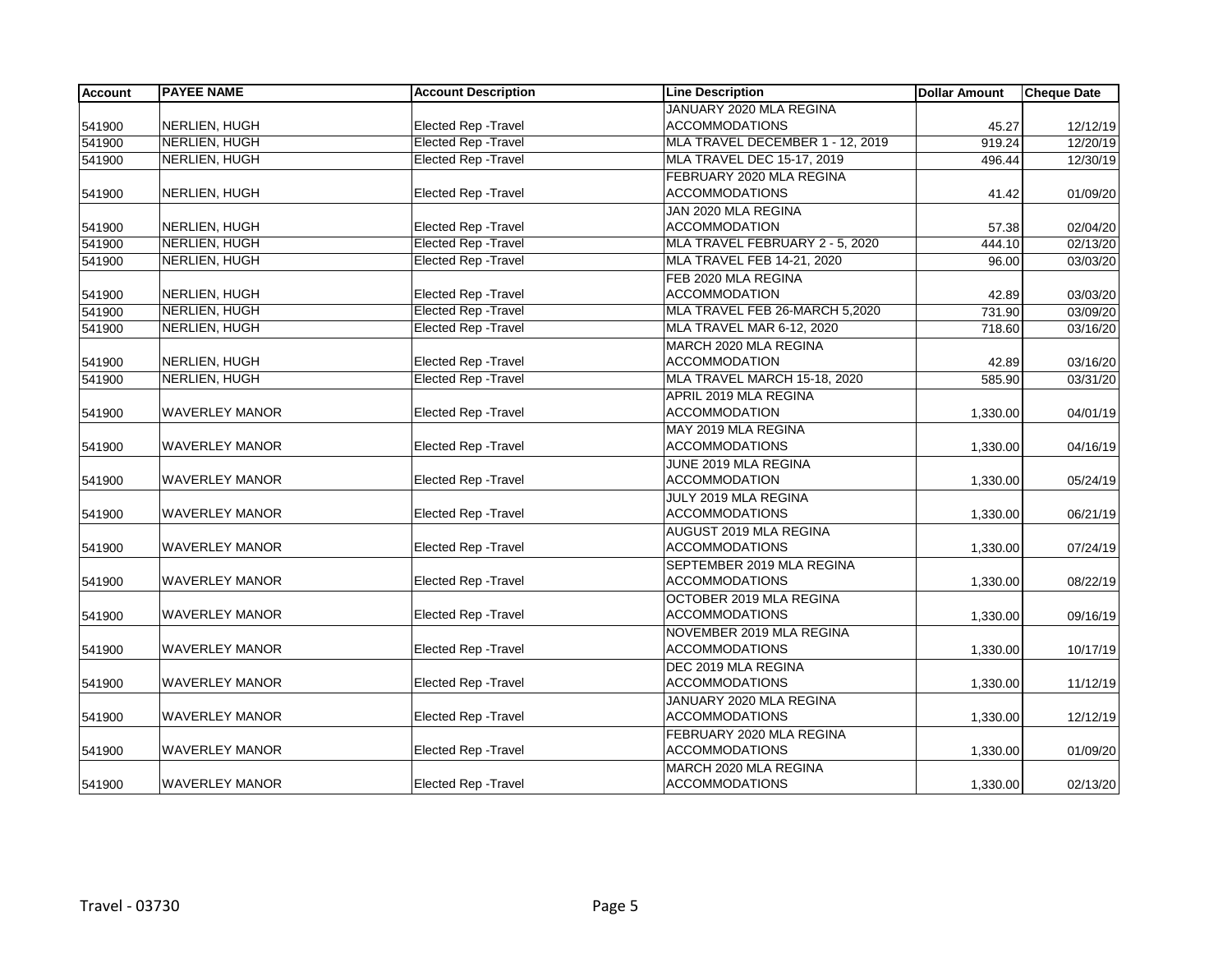#### **Nerlien, Hubert 2019-2020**

## **LEGISLATIVE ASSEMBLY OF SASKATCHEWAN MEMBERS' ACCOUNTABILITY AND DISCLOSURE REPORT For the fiscal year ending March 31, 2020**

## **DIRECTIVE #4.1 - CONSTITUENCY SERVICE EXPENSES**

#### **2019-2020 TOTAL: \$27,315.41**

| <b>Account</b> | <b>PAYEE NAME</b>                  | <b>Account Description</b>                | <b>Line Description</b>            | <b>Dollar Amount</b> | <b>Cheque Date</b> |
|----------------|------------------------------------|-------------------------------------------|------------------------------------|----------------------|--------------------|
|                |                                    |                                           |                                    |                      |                    |
|                |                                    |                                           | APRIL/MAY/JUNE 2019 MLA OFFICE     |                      |                    |
| 522000         | PORCUPINE PLAIN, TOWN OF           | Rent of Ground, Buildings and Other Space | <b>RENT</b>                        | 1,050.00             | 07/01/19           |
|                |                                    |                                           | JULY/AUGUST/SEPTEMBER 2019 MLA     |                      |                    |
| 522000         | PORCUPINE PLAIN, TOWN OF           | Rent of Ground, Buildings and Other Space | <b>OFFICE SPACE RENTAL</b>         | 1,050.00             | 10/01/19           |
| 522000         | PORCUPINE PLAIN, TOWN OF           | Rent of Ground, Buildings and Other Space | OCT/NOV/DEC 2019 MLA OFFICE RENT   |                      | 01/01/20           |
|                |                                    |                                           |                                    | 1,050.00             |                    |
| 522000         | PORCUPINE PLAIN, TOWN OF           | Rent of Ground, Buildings and Other Space | JAN-MAR 2020 MLA OFFICE RENT       | 1,050.00             | 03/10/20           |
|                | MINISTER OF FINANCE-MINISTRY OF    |                                           |                                    |                      |                    |
| 522200         | <b>CENTRAL SERVICES</b>            | Rent of Photocopiers                      | PHOTOCOPIER SERVICE FEES           | 100.00               | 01/01/20           |
| 522200         | TOSHIBA OF CANADA LTD.             | Rent of Photocopiers                      | <b>COPIER CHARGES</b>              | 180.34               | 04/01/19           |
| 522200         | TOSHIBA OF CANADA LTD.             | Rent of Photocopiers                      | <b>COPIER CHARGES</b>              | 177.25               | 05/08/19           |
| 522200         | TOSHIBA OF CANADA LTD.             | Rent of Photocopiers                      | <b>COPIER CHARGES</b>              | 180.82               | 07/01/19           |
| 522200         | TOSHIBA OF CANADA LTD.             | Rent of Photocopiers                      | <b>COPIER CHARGES</b>              | 188.80               | 08/01/19           |
| 522200         | <b>TOSHIBA OF CANADA LTD.</b>      | Rent of Photocopiers                      | RTV - COPIER REIMBURSEMENT         | $-157.31$            | 10/03/19           |
|                | TOSHIBA TEC CANADA BUSINESS        |                                           |                                    |                      |                    |
| 522200         | <b>SOLUTIONS INC</b>               | <b>Rent of Photocopiers</b>               | <b>COPIER CHARGES</b>              | 32.16                | 08/01/19           |
|                | TOSHIBA TEC CANADA BUSINESS        |                                           |                                    |                      |                    |
| 522200         | <b>SOLUTIONS INC</b>               | Rent of Photocopiers                      | <b>COPIER CHARGES</b>              | 141.58               | 08/01/19           |
|                | <b>TOSHIBA TEC CANADA BUSINESS</b> |                                           |                                    |                      |                    |
| 522200         | <b>SOLUTIONS INC</b>               | <b>Rent of Photocopiers</b>               | <b>COPIER CHARGES</b>              | 141.58               | 08/01/19           |
|                | <b>TOSHIBA TEC CANADA BUSINESS</b> |                                           |                                    |                      |                    |
| 522200         | SOLUTIONS INC                      | Rent of Photocopiers                      | <b>COPIER CHARGES</b>              | 141.58               | 09/01/19           |
|                | TOSHIBA TEC CANADA BUSINESS        |                                           |                                    |                      |                    |
| 522200         | SOLUTIONS INC                      | Rent of Photocopiers                      | <b>COPIER CHARGES</b>              | 141.58               | 10/01/19           |
|                | TOSHIBA TEC CANADA BUSINESS        |                                           |                                    |                      |                    |
| 522200         | SOLUTIONS INC                      | Rent of Photocopiers                      | <b>COPIER CHARGES</b>              | 141.58               | 11/01/19           |
|                | TOSHIBA TEC CANADA BUSINESS        |                                           |                                    |                      |                    |
| 522200         | <b>SOLUTIONS INC</b>               | Rent of Photocopiers                      | <b>COPIER CHARGES</b>              | 141.58               | 12/01/19           |
|                | TOSHIBA TEC CANADA BUSINESS        |                                           |                                    |                      |                    |
| 522200         | <b>SOLUTIONS INC</b>               | Rent of Photocopiers                      | <b>COPIER CHARGES</b>              | 141.58               | 02/01/20           |
|                | TOSHIBA TEC CANADA BUSINESS        |                                           |                                    |                      |                    |
| 522200         | <b>SOLUTIONS INC</b>               | <b>Rent of Photocopiers</b>               | <b>COPIER CHARGES</b>              | 141.58               | 02/01/20           |
|                | TOSHIBA TEC CANADA BUSINESS        |                                           |                                    |                      |                    |
| 522200         | SOLUTIONS INC                      | Rent of Photocopiers                      | <b>COPIER CHARGES</b>              | 299.25               | 03/01/20           |
|                |                                    |                                           | REIMB: INSURANCE POLICY C70126877- |                      |                    |
| 522500         | NERLIEN, HUGH                      | <b>Insurance Premiums</b>                 | 0                                  | 684.76               | 04/12/19           |
| 525000         | <b>CANADA POST CORPORATION</b>     | Postal, Courier, Freight and Related      | <b>POSTAGE</b>                     | 829.77               | 06/01/19           |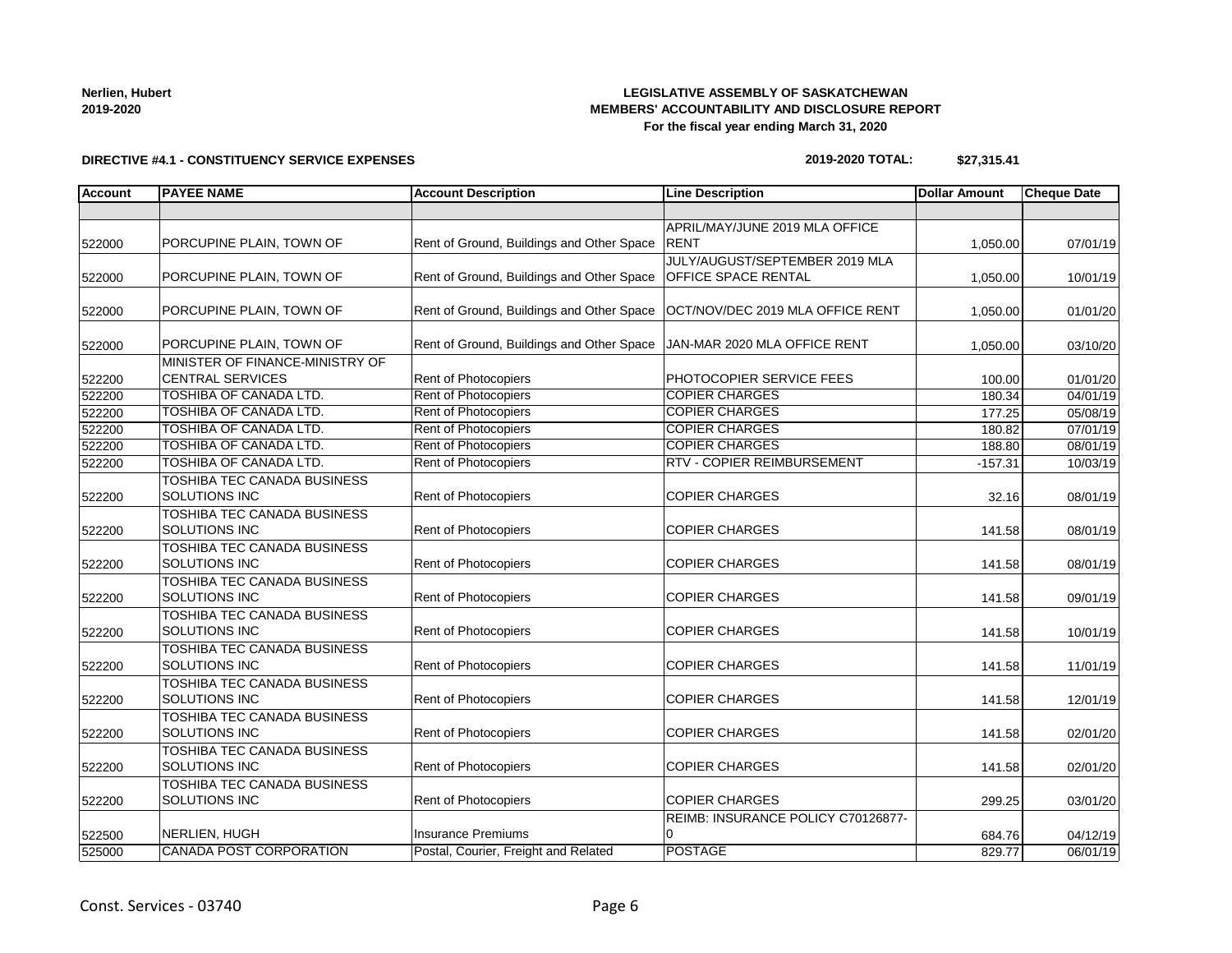| <b>Account</b> | <b>PAYEE NAME</b>                   | <b>Account Description</b>              | <b>Line Description</b>                | <b>Dollar Amount</b> | <b>Cheque Date</b> |
|----------------|-------------------------------------|-----------------------------------------|----------------------------------------|----------------------|--------------------|
| 525000         | NERLIEN, HUGH                       | Postal, Courier, Freight and Related    | <b>REIMB: POSTAGE</b>                  | 1.49                 | 05/10/19           |
| 525000         | <b>NERLIEN, HUGH</b>                | Postal, Courier, Freight and Related    | <b>REIMB: POSTAGE</b>                  | 1.39                 | 05/14/19           |
| 525000         | NERLIEN, HUGH                       | Postal, Courier, Freight and Related    | <b>REIMB: POSTAGE</b>                  | 103.03               | 07/01/19           |
| 525000         | NERLIEN, HUGH                       | Postal, Courier, Freight and Related    | <b>REIMB: POSTAGE</b>                  | 15.55                | 08/16/19           |
| 525000         | <b>NERLIEN, HUGH</b>                | Postal, Courier, Freight and Related    | <b>REIMB: POSTAGE</b>                  | 14.00                | 09/13/19           |
| 525000         | <b>NERLIEN, HUGH</b>                | Postal, Courier, Freight and Related    | <b>REIMB: POSTAGE</b>                  | 1.30                 | 10/01/19           |
| 525000         | <b>NERLIEN, HUGH</b>                | Postal, Courier, Freight and Related    | <b>REIMB: POSTAGE</b>                  | 1.30                 | 12/06/19           |
| 525000         | <b>NERLIEN, HUGH</b>                | Postal, Courier, Freight and Related    | <b>REIMB: POSTAGE</b>                  | 11.70                | 03/16/20           |
|                | PRAIRIE ADVERTISING DISTRIBUTORS    |                                         |                                        |                      |                    |
| 525000         | LTD.                                | Postal, Courier, Freight and Related    | <b>MAIL PREP</b>                       | 141.08               | 06/01/19           |
| 525000         | SASKATCHEWAN PARTY CAUCUS           | Postal, Courier, Freight and Related    | <b>POSTAGE</b>                         | 52.08                | 09/01/19           |
| 528000         | NERLIEN, HUGH                       | <b>Support Services</b>                 | <b>REIMB: TECH SERVICE</b>             | 33.29                | 09/06/19           |
| 529200         | GRISDALE, CHRISTINE R.              | <b>Professional Development</b>         | PROFESSIONAL DEVELOPMENT               | 20.00                | 05/01/19           |
|                |                                     |                                         | <b>REIMB: PROFESSIONAL DEVELOPMENT</b> |                      |                    |
| 529200         | NERLIEN, HUGH                       | <b>Professional Development</b>         | <b>COURSE</b>                          | 225.00               | 05/01/19           |
|                |                                     |                                         | REIMB: PROFESSIONAL DEVELOPMENT        |                      |                    |
| 529200         | NERLIEN, HUGH                       | <b>Professional Development</b>         | <b>COURSE</b>                          | 150.00               | 05/10/19           |
| 530000         | <b>1ST CHOICE GRAPHICS INC.</b>     | <b>Communications Development Costs</b> | <b>SIGN DESIGN</b>                     | 159.00               | 12/11/19           |
| 530300         | MARU GROUP CANADA INC.              | Primary Research/Focus group            | Ad Hoc Research                        | 632.98               | 05/01/19           |
| 530300         | MARU GROUP CANADA INC.              | Primary Research/Focus group            | Ad Hoc Research                        | 632.98               | 08/01/19           |
| 530300         | MARU GROUP CANADA INC.              | Primary Research/Focus group            | AD HOC RESEARCH                        | 661.11               | 11/01/19           |
| 530300         | MARU GROUP CANADA INC.              | Primary Research/Focus group            | Ad Hoc Research                        | 661.11               | 03/01/20           |
| 530500         | CARE PRINTING & PUBLISHING INC      | <b>Media Placement</b>                  | <b>ADVERTISING</b>                     | 275.00               | 03/01/20           |
| 530500         | <b>CHASE PLACE ARENA</b>            | Media Placement                         | <b>ADVERTISING</b>                     | 100.00               | 12/01/19           |
|                | FOAM LAKE COMMUNITY HALL            |                                         |                                        |                      |                    |
| 530500         | COMMITTEE INC.                      | Media Placement                         | <b>ADVERTISING</b>                     | 200.00               | 05/07/19           |
| 530500         | FOAM LAKE REVIEW LTD.               | Media Placement                         | <b>ADVERTISING</b>                     | 20.00                | 06/01/19           |
| 530500         | FOAM LAKE REVIEW LTD.               | Media Placement                         | <b>ADVERTISING</b>                     | 576.00               | 10/01/19           |
| 530500         | FOAM LAKE REVIEW LTD.               | <b>Media Placement</b>                  | <b>ADVERTISING</b>                     | 20.00                | 11/04/19           |
| 530500         | FOAM LAKE REVIEW LTD.               | Media Placement                         | <b>ADVERTISING</b>                     | 238.00               | 12/17/19           |
| 530500         | FOAM LAKE REVIEW LTD.               | Media Placement                         | <b>ADVERTISING</b>                     | 159.50               | 01/15/20           |
| 530500         | FOAM LAKE REVIEW LTD.               | Media Placement                         | <b>ADVERTISING</b>                     | 228.00               | 03/31/20           |
| 530500         | FOAM LAKE, TOWN OF                  | Media Placement                         | <b>ADVERTISING</b>                     | 275.00               | 07/11/19           |
| 530500         | JIM PATTISON BROADCAST GROUP        | Media Placement                         | <b>ADVERTISING</b>                     | 230.00               | 05/01/19           |
| 530500         | <b>JIM PATTISON BROADCAST GROUP</b> | <b>Media Placement</b>                  | <b>ADVERTISING</b>                     | 230.00               | 06/01/19           |
| 530500         | <b>JIM PATTISON BROADCAST GROUP</b> | Media Placement                         | <b>ADVERTISING</b>                     | 287.50               | 07/01/19           |
| 530500         | JIM PATTISON BROADCAST GROUP        | Media Placement                         | <b>ADVERTISING</b>                     | 230.00               | 08/01/19           |
| 530500         | JIM PATTISON BROADCAST GROUP        | Media Placement                         | <b>ADVERTISING</b>                     | 230.00               | 09/01/19           |
| 530500         | <b>JIM PATTISON BROADCAST GROUP</b> | Media Placement                         | <b>ADVERTISING</b>                     | 287.50               | 10/01/19           |
| 530500         | <b>JIM PATTISON BROADCAST GROUP</b> | Media Placement                         | <b>ADVERTISING</b>                     | 230.00               | 11/01/19           |
| 530500         | <b>JIM PATTISON BROADCAST GROUP</b> | <b>Media Placement</b>                  | <b>ADVERTISING</b>                     | 230.00               | 12/01/19           |
| 530500         | JIM PATTISON BROADCAST GROUP        | Media Placement                         | <b>ADVERTISING</b>                     | 287.50               | 01/01/20           |
| 530500         | JIM PATTISON BROADCAST GROUP        | Media Placement                         | <b>ADVERTISING</b>                     | 230.80               | 02/01/20           |
| 530500         | <b>JIM PATTISON BROADCAST GROUP</b> | Media Placement                         | <b>ADVERTISING</b>                     | 230.80               | 03/01/20           |
| 530500         | JIM PATTISON BROADCAST GROUP        | Media Placement                         | <b>ADVERTISING</b>                     | 288.50               | 03/29/20           |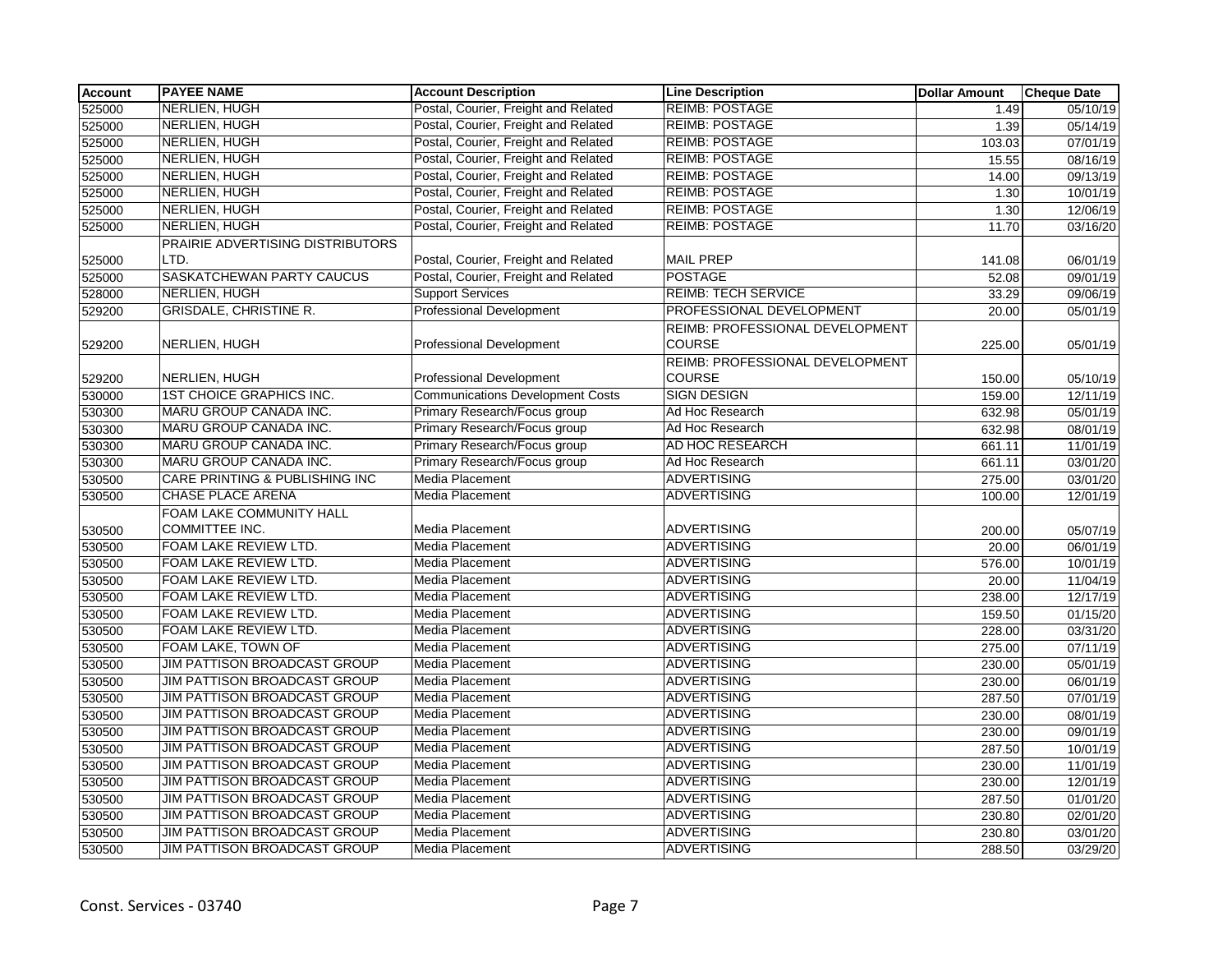| Account | <b>PAYEE NAME</b>           | <b>Account Description</b> | <b>Line Description</b> | <b>Dollar Amount</b> | <b>Cheque Date</b> |
|---------|-----------------------------|----------------------------|-------------------------|----------------------|--------------------|
| 530500  | JUNCTION REVIEW             | Media Placement            | <b>ADVERTISING</b>      | 32.00                | 05/01/19           |
| 530500  | <b>JUNCTION REVIEW</b>      | Media Placement            | <b>ADVERTISING</b>      | 40.00                | 06/01/19           |
| 530500  | <b>JUNCTION REVIEW</b>      | Media Placement            | <b>ADVERTISING</b>      | 32.00                | 07/01/19           |
| 530500  | <b>JUNCTION REVIEW</b>      | Media Placement            | <b>ADVERTISING</b>      | 25.00                | 07/01/19           |
| 530500  | <b>JUNCTION REVIEW</b>      | Media Placement            | <b>ADVERTISING</b>      | 40.00                | 08/01/19           |
| 530500  | <b>JUNCTION REVIEW</b>      | Media Placement            | <b>ADVERTISING</b>      | 25.00                | 09/01/19           |
| 530500  | <b>JUNCTION REVIEW</b>      | Media Placement            | <b>ADVERTISING</b>      | 32.00                | 09/01/19           |
| 530500  | <b>JUNCTION REVIEW</b>      | Media Placement            | <b>ADVERTISING</b>      | 25.00                | 10/01/19           |
| 530500  | <b>JUNCTION REVIEW</b>      | Media Placement            | <b>ADVERTISING</b>      | 32.00                | 10/01/19           |
| 530500  | <b>JUNCTION REVIEW</b>      | Media Placement            | <b>ADVERTISING</b>      | 25.00                | 11/01/19           |
| 530500  | <b>JUNCTION REVIEW</b>      | Media Placement            | <b>ADVERTISING</b>      | 40.00                | 11/01/19           |
| 530500  | <b>JUNCTION REVIEW</b>      | Media Placement            | <b>ADVERTISING</b>      | 32.00                | 12/01/19           |
| 530500  | <b>JUNCTION REVIEW</b>      | <b>Media Placement</b>     | <b>ADVERTISING</b>      | 24.00                | 01/01/20           |
| 530500  | <b>JUNCTION REVIEW</b>      | Media Placement            | <b>ADVERTISING</b>      | 67.64                | 01/01/20           |
| 530500  | <b>JUNCTION REVIEW</b>      | Media Placement            | <b>ADVERTISING</b>      | 32.00                | 02/01/20           |
| 530500  | <b>JUNCTION REVIEW</b>      | Media Placement            | <b>ADVERTISING</b>      | 60.00                | 02/01/20           |
| 530500  | <b>JUNCTION REVIEW</b>      | Media Placement            | <b>ADVERTISING</b>      | 32.00                | 03/01/20           |
| 530500  | <b>JUNCTION REVIEW</b>      | Media Placement            | <b>ADVERTISING</b>      | 32.00                | 03/26/20           |
| 530500  | <b>KELVINGTON CHRONICLE</b> | Media Placement            | <b>ADVERTISING</b>      | 81.00                | 04/01/19           |
| 530500  | <b>KELVINGTON CHRONICLE</b> | Media Placement            | <b>ADVERTISING</b>      | 110.00               | 06/01/19           |
| 530500  | <b>KELVINGTON CHRONICLE</b> | Media Placement            | <b>ADVERTISING</b>      | 81.00                | 08/01/19           |
| 530500  | <b>KELVINGTON CHRONICLE</b> | Media Placement            | <b>ADVERTISING</b>      | 81.00                | 10/01/19           |
| 530500  | <b>KELVINGTON CHRONICLE</b> | Media Placement            | <b>ADVERTISING</b>      | 80.00                | 01/01/20           |
| 530500  | <b>KELVINGTON CHRONICLE</b> | Media Placement            | <b>ADVERTISING</b>      | 226.80               | 01/07/20           |
| 530500  | <b>KELVINGTON REC ARENA</b> | Media Placement            | <b>ADVERTISING</b>      | 100.00               | 12/01/19           |
| 530500  | LARWOOD SHAW MEMORIAL POOL  | Media Placement            | <b>ADVERTISING</b>      | 60.00                | 11/01/19           |
| 530500  | PEPPERTREE SIGN             | Media Placement            | <b>ADVERTISING</b>      | 600.00               | 04/01/19           |
| 530500  | PEPPERTREE SIGN             | Media Placement            | <b>ADVERTISING</b>      | 600.00               | 06/14/19           |
| 530500  | PEPPERTREE SIGN             | Media Placement            | <b>ADVERTISING</b>      | 600.00               | 10/01/19           |
| 530500  | PEPPERTREE SIGN             | Media Placement            | <b>ADVERTISING</b>      | 600.00               | 12/13/19           |
| 530500  | PNG PRAIRIE NEWSPAPER GROUP | Media Placement            | <b>ADVERTISING</b>      | 49.17                | 05/01/19           |
| 530500  | PNG PRAIRIE NEWSPAPER GROUP | Media Placement            | <b>ADVERTISING</b>      | 40.00                | 06/01/19           |
| 530500  | PNG PRAIRIE NEWSPAPER GROUP | Media Placement            | <b>ADVERTISING</b>      | 60.00                | 07/10/19           |
| 530500  | PNG PRAIRIE NEWSPAPER GROUP | Media Placement            | <b>ADVERTISING</b>      | 49.17                | 08/21/19           |
| 530500  | PNG PRAIRIE NEWSPAPER GROUP | Media Placement            | <b>ADVERTISING</b>      | 35.00                | 09/01/19           |
| 530500  | PNG PRAIRIE NEWSPAPER GROUP | Media Placement            | <b>ADVERTISING</b>      | 35.00                | 10/09/19           |
| 530500  | PNG PRAIRIE NEWSPAPER GROUP | Media Placement            | <b>ADVERTISING</b>      | 36.00                | 10/16/19           |
| 530500  | PNG PRAIRIE NEWSPAPER GROUP | Media Placement            | <b>ADVERTISING</b>      | 75.00                | 11/01/19           |
| 530500  | PNG PRAIRIE NEWSPAPER GROUP | Media Placement            | <b>ADVERTISING</b>      | 50.00                | 12/01/19           |
| 530500  | PNG PRAIRIE NEWSPAPER GROUP | Media Placement            | <b>ADVERTISING</b>      | 45.00                | 12/11/19           |
| 530500  | PNG PRAIRIE NEWSPAPER GROUP | Media Placement            | <b>ADVERTISING</b>      | 45.00                | 12/18/19           |
| 530500  | PNG PRAIRIE NEWSPAPER GROUP | Media Placement            | <b>ADVERTISING</b>      | 165.00               | 01/01/20           |
| 530500  | PNG PRAIRIE NEWSPAPER GROUP | Media Placement            | <b>ADVERTISING</b>      | 84.00                | 01/01/20           |
| 530500  | PNG PRAIRIE NEWSPAPER GROUP | Media Placement            | <b>ADVERTISING</b>      | 60.00                | 01/08/20           |
| 530500  | PNG PRAIRIE NEWSPAPER GROUP | Media Placement            | <b>ADVERTISING</b>      | 235.00               | 01/15/20           |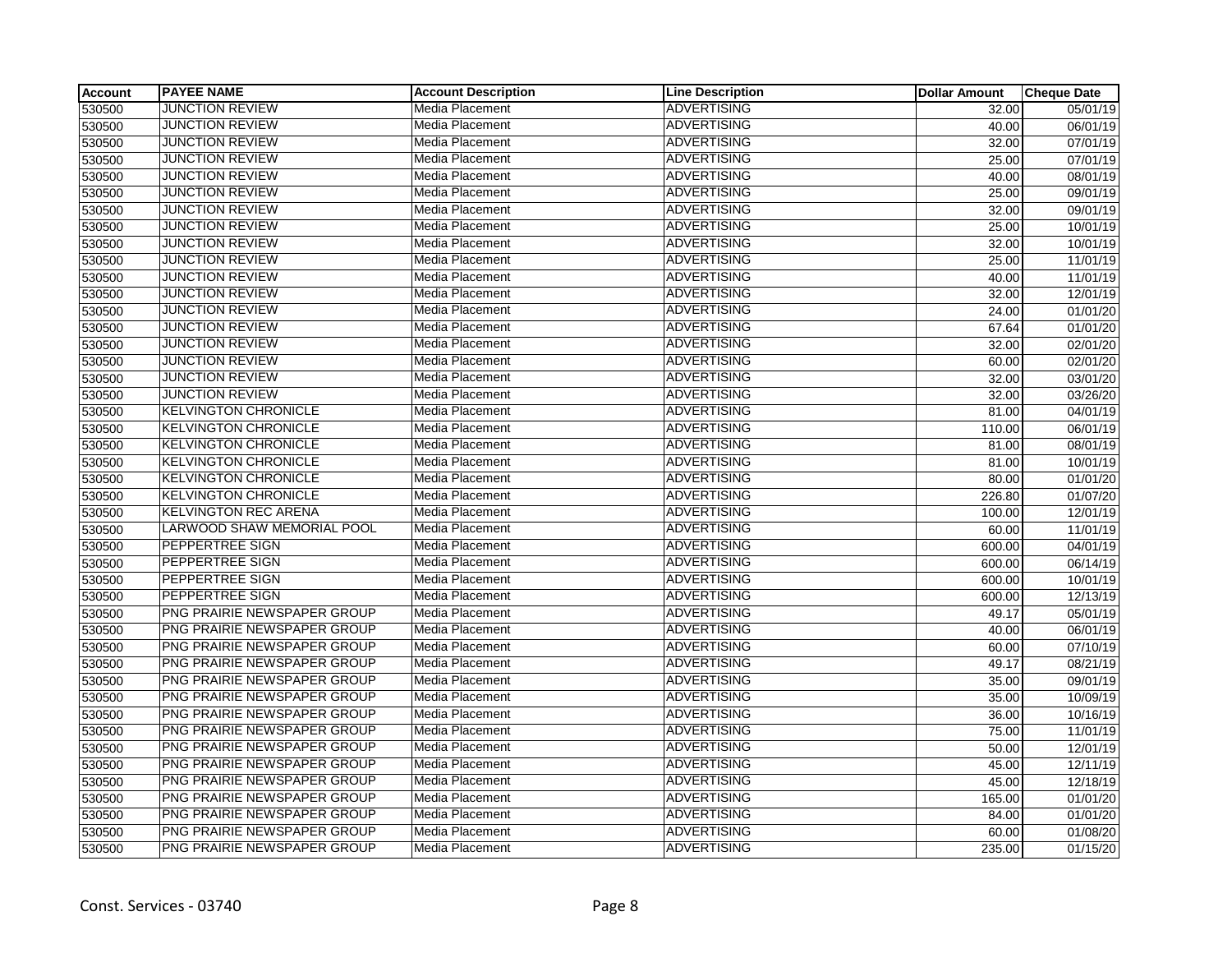| <b>Account</b> | <b>PAYEE NAME</b>                              | <b>Account Description</b>                                        | <b>Line Description</b>         | <b>Dollar Amount</b> | <b>Cheque Date</b>    |
|----------------|------------------------------------------------|-------------------------------------------------------------------|---------------------------------|----------------------|-----------------------|
| 530500         | PNG PRAIRIE NEWSPAPER GROUP                    | Media Placement                                                   | <b>ADVERTISING</b>              | 53.33                | 02/01/20              |
| 530500         | PNG PRAIRIE NEWSPAPER GROUP                    | <b>Media Placement</b>                                            | <b>ADVERTISING</b>              | 46.67                | 02/01/20              |
| 530500         | PNG PRAIRIE NEWSPAPER GROUP                    | <b>Media Placement</b>                                            | <b>ADVERTISING</b>              | 53.34                | 03/01/20              |
| 530500         | PNG PRAIRIE NEWSPAPER GROUP                    | <b>Media Placement</b>                                            | <b>ADVERTISING</b>              | 61.05                | 03/31/20              |
| 530500         | PNG PRAIRIE NEWSPAPER GROUP                    | Media Placement                                                   | <b>ADVERTISING</b>              | 61.05                | 03/31/20              |
| 530500         | PORCUPINE PLAIN EDC                            | Media Placement                                                   | <b>ADVERTISING</b>              | 145.00               | 04/16/19              |
| 530500         | PORCUPINE PLAIN EDC                            | Media Placement                                                   | <b>ADVERTISING</b>              | 45.00                | 04/17/19              |
| 530500         | PORCUPINE PLAIN EDC                            | Media Placement                                                   | <b>ADVERTISING</b>              | 45.00                | 07/01/19              |
| 530500         | PORCUPINE PLAIN EDC                            | <b>Media Placement</b>                                            | <b>ADVERTISING</b>              | 45.00                | 10/01/19              |
| 530500         | PORCUPINE PLAIN EDC                            | Media Placement                                                   | <b>ADVERTISING</b>              | 45.00                | 01/01/20              |
| 530500         | PORCUPINE PLAIN EDC                            | Media Placement                                                   | <b>ADVERTISING</b>              | 55.00                | 03/13/20              |
|                | ROSE VALLEY & DISTRICT<br>RECREATIONAL COMPLEX |                                                                   |                                 |                      |                       |
| 530500         | <b>ASSOCIATION</b>                             | <b>Media Placement</b>                                            | <b>ADVERTISING</b>              | 150.00               | 02/01/20              |
| 530500         | TISDALE SNOWMOBILE CLUB INC.                   | <b>Media Placement</b>                                            | <b>ADVERTISING</b>              | 150.00               | $\overline{01}/01/20$ |
| 530500         | <b>TISDALE, TOWN OF</b>                        | <b>Media Placement</b>                                            | <b>ADVERTISING</b>              | 638.42               | 07/01/19              |
| 530500         | <b>TISDALE, TOWN OF</b>                        | <b>Media Placement</b>                                            | <b>ADVERTISING</b>              | 333.36               | 02/01/20              |
| 530500         | <b>WADENA NEWS</b>                             | Media Placement                                                   | <b>ADVERTISING</b>              | 132.00               | 04/03/19              |
| 530500         | <b>WADENA NEWS</b>                             | <b>Media Placement</b>                                            | <b>ADVERTISING</b>              | 80.00                | 07/01/19              |
| 530500         | <b>WADENA NEWS</b>                             | Media Placement                                                   | <b>ADVERTISING</b>              | 132.00               | 08/01/19              |
| 530500         | <b>WADENA NEWS</b>                             | Media Placement                                                   | <b>ADVERTISING</b>              | 132.00               | 10/10/19              |
| 530500         | <b>WADENA NEWS</b>                             | <b>Media Placement</b>                                            | <b>ADVERTISING</b>              | 89.47                | 01/14/20              |
| 530500         | <b>WADENA NEWS</b>                             | <b>Media Placement</b>                                            | <b>ADVERTISING</b>              | 132.00               | 03/01/20              |
| 530500         | <b>WADENA NEWS</b>                             | Media Placement                                                   | <b>ADVERTISING</b>              | 109.76               | 03/01/20              |
| 530500         | <b>WADENA NEWS</b>                             | Media Placement                                                   | ADVERTISING                     | 195.00               | 03/23/20              |
| 530500         | <b>WADENA, TOWN OF</b>                         | <b>Media Placement</b>                                            | <b>ADVERTISING</b>              | 250.00               | 10/01/19              |
| 530500         | WADENA, TOWN OF                                | <b>Media Placement</b>                                            | <b>ADVERTISING</b>              | 225.00               | 03/01/20              |
| 530500         | WYNYARD, TOWN OF                               | Media Placement                                                   | <b>ADVERTISING</b>              | 350.00               | 08/16/19              |
| 530800         | <b>WESTERN LITHO PRINTERS LTD.</b>             | Publications                                                      | <b>NEWSLETTERS</b>              | 882.38               | 07/01/19              |
| 530900         | NERLIEN, HUGH                                  | <b>Promotional Items</b>                                          | <b>REIMB: WREATH</b>            | 40.00                | 11/01/19              |
| 530900         | NERLIEN, HUGH                                  | <b>Promotional Items</b>                                          | REIMB: WREATH/MAGNETIC CALENDAR | 134.25               | 12/01/19              |
| 530900         | <b>NERLIEN, HUGH</b>                           | <b>Promotional Items</b>                                          | <b>REIMB: FLAGS</b>             | 163.65               | 01/03/20              |
| 542000         | <b>GRISDALE, CHRISTINE R.</b>                  | Travel                                                            | CA TRAVEL JULY 23 2019          | 130.91               | 08/01/19              |
| 543201         | NERLIEN, HUGH                                  | Deputy Minister/Ministry Head Business<br>Expenses - Refreshments | <b>REIMB: STUDENT DRINKS</b>    | 72.00                | 12/06/19              |
| 550200         | FOAM LAKE REVIEW LTD.                          | Books, Mags and Ref Materials                                     | <b>SUBSCRIPTION</b>             | 40.00                | 07/01/19              |
| 550200         | <b>JUNCTION REVIEW</b>                         | Books, Mags and Ref Materials                                     | <b>SUBSCRIPTION</b>             | 30.48                | 06/01/19              |
| 550200         | KELVINGTON CHRONICLE                           | Books, Mags and Ref Materials                                     | <b>SUBSCRIPTION</b>             | 25.00                | 12/01/19              |
| 550200         | NERLIEN, HUGH                                  | Books, Mags and Ref Materials                                     | <b>REIMB: RM MAP</b>            | 15.00                | 12/16/19              |
| 550200         | PRAIRIE MAPPING INDUSTRIES LTD.                | Books, Mags and Ref Materials                                     | <b>MAPS</b>                     | 390.04               | 07/15/19              |
| 550200         | <b>WADENA NEWS</b>                             | Books, Mags and Ref Materials                                     | <b>SUBSCRIPTION</b>             | 36.19                | 07/02/19              |
| 550200         | WYNYARD ADVANCE LTD.                           | Books, Mags and Ref Materials                                     | SUBSCRIPTION H. NERLIEN, MLA    | 40.00                | 08/01/19              |
| 555000         | <b>NERLIEN, HUGH</b>                           | <b>Other Material and Supplies</b>                                | <b>REIMB: OFFICE SUPPLIES</b>   | 22.18                | 05/02/19              |
| 555000         | <b>NERLIEN, HUGH</b>                           | <b>Other Material and Supplies</b>                                | <b>REIMB: OFFICE SUPPLIES</b>   | 40.82                | 09/06/19              |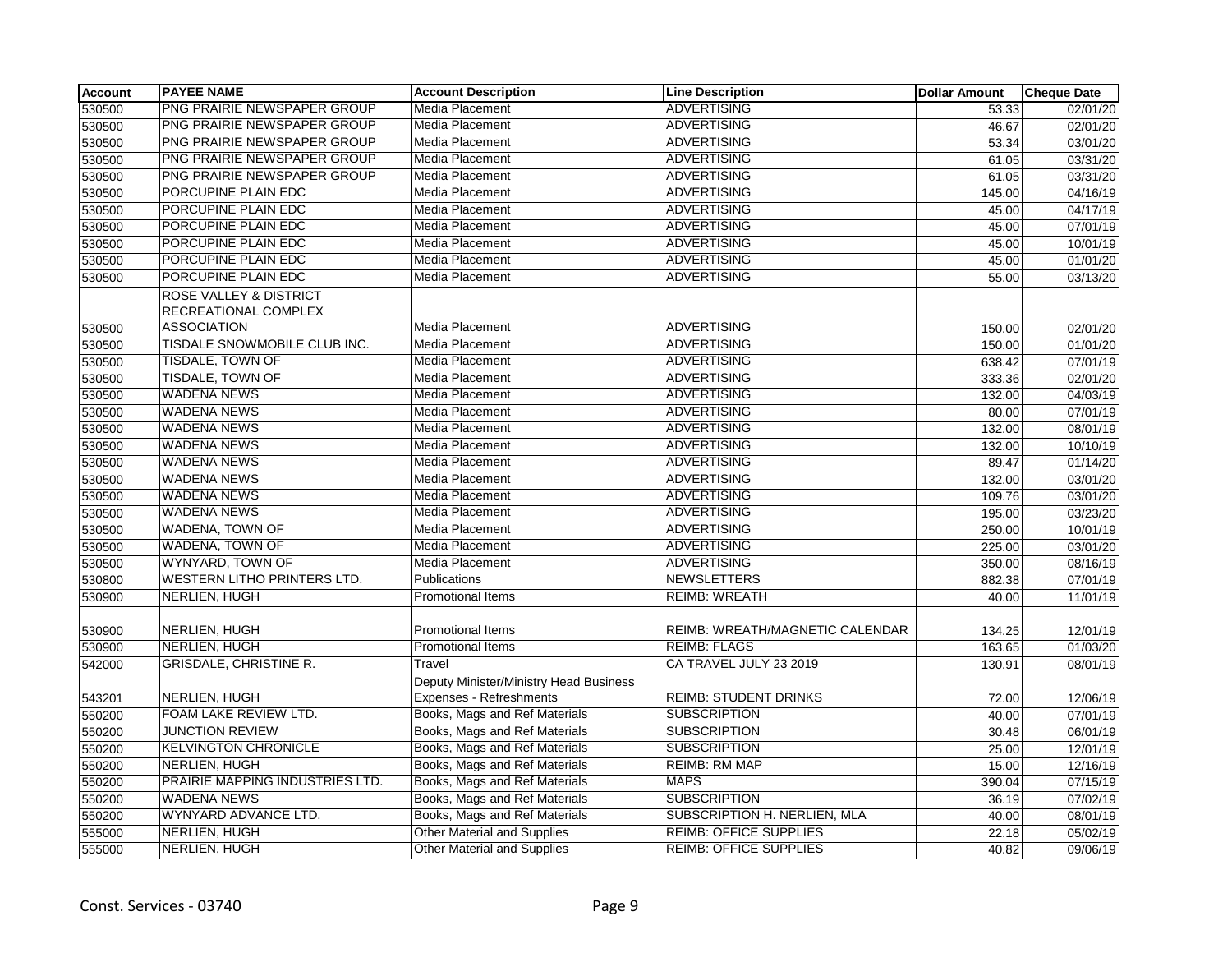| <b>Account</b> | <b>IPAYEE NAME</b> | ccount Description.<br><b>AC</b>      | <b>ILine Description</b>                          | l Dollar<br>Amount | <b>ICheque Date</b> |
|----------------|--------------------|---------------------------------------|---------------------------------------------------|--------------------|---------------------|
| 555000         | HUGH<br>NERLIEN.   | Other<br><b>Material and Supplies</b> | <b>REIMB:</b><br><b>DEFICE</b><br><b>SUPPLIES</b> | 15.321             | 09/13/19            |
| 564600         | HUGH<br>NERLIEN.   | Software Exp<br>Computer              | : SOFTWARE<br><b>REIMB:</b>                       | 120.99             | 07/01/19            |